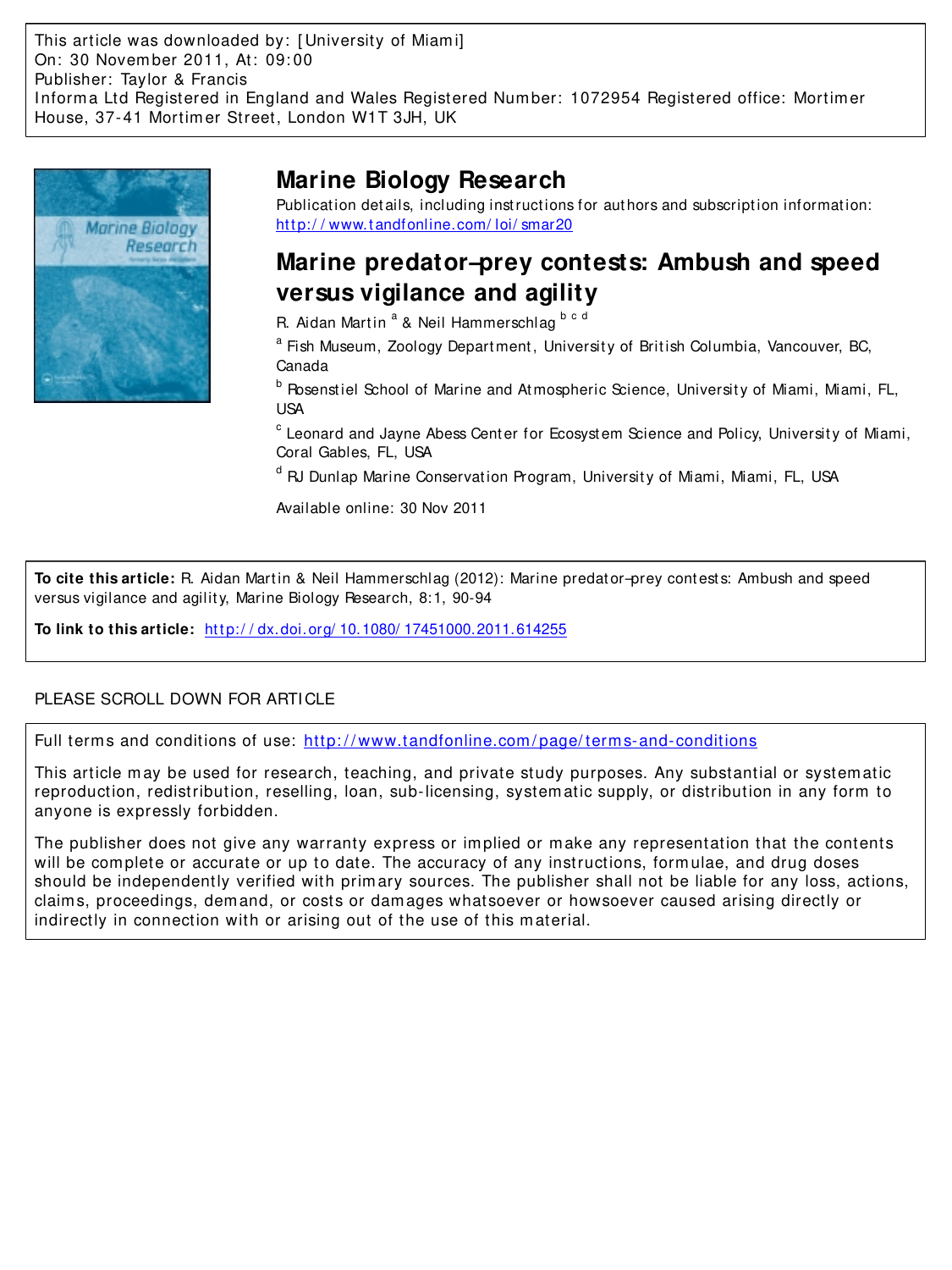## SHORT REPORT: MINI-REVIEW



# Marine predator-prey contests: Ambush and speed versus vigilance and agility

## R. AIDAN MARTIN<sup>1†</sup> & NEIL HAMMERSCHLAG<sup>2,3,4</sup>\*

<sup>1</sup>*Fish Museum, Zoology Department, University of British Columbia, Vancouver, BC, Canada;* <sup>2</sup>*Rosenstiel School of Marine and Atmospheric Science, University of Miami, Miami, FL, USA;* <sup>3</sup>*Leonard and Jayne Abess Center for Ecosystem Science and Policy, University of Miami, Coral Gables, FL, USA, and* <sup>4</sup>*RJ Dunlap Marine Conservation Program, University of Miami, Miami, FL, USA*

#### Abstract

Differences in relative strengths and weaknesses between predators and prey under tactical contexts result in complex and dynamic contests between them. These contests are often brief and difficult to observe in marine systems. Here, we employ basic principles of underwater optics and physics to provide a conceptual understanding of mechanisms underlying predator-prey interactions between white sharks (*Carcharodon carcharias*) and Cape fur seals (*Arctocephalus pusillus pusillus*) that have been previously described at Seal Island in False Bay, South Africa.

Key words: *Optimal foraging, predation, predatorprey interactions, seal, shark*

### Introduction

Predator-prey interactions are fundamental to the success of both participants and constrained by physical law (Endler 1986). Predators and their prey often differ in size, sensory and locomotory capabilities, and relative risks and benefits (Heithaus et al. 2009; Martin et al. 2009). Scale effects of predator-prey interactions include prey size preference and size-differential survival (Cresswell 1994; Brown & Kotler 2004). Sensory capability shapes all phases of the predation cycle and can be dependent upon environmental features (Endler 1986). For ambush predators, a balance must be struck between the conflicting demands of minimizing strike distance while maintaining crypsis from prey (Malcolm 1992). Underwater, the wavelength-selective absorption of daylight requires animals to typically live under low light conditions restricted to a narrow region of the spectrum (Lythgoe & Partridge 1989). Significant differences in spectral sensitivities among organisms can impact predator-prey interactions, including the ability of the latter to detect and avoid

predators. Locomotor capabilities affect a predator's feeding migration, search, stalk, strike, chase and prey subjugation, as well as a prey's avoidance and escape responses (Webb 1986). Factors affecting prey response include sensory capabilities, reaction distance, latency, turning ability and locomotor performance (Batty & Domenici 2000). Locomotor performance can be used to predict optimal behaviours that maximize a predator's probability of prey capture and a prey's probability of escape. Locomotor performance includes such parameters as speed, acceleration, fast-start and manoeuvrability (Batty & Domenici 2000). Mechanical principles underlying locomotion help identify inequalities, including situations under which optimal behaviours cannot occur (Webb 1986).

Generating predictive theories of predator-prey interactions requires an understanding of predator hunting mode, habitat-dependent anti-predator tactics of prey, and the interactions among them (Schmitz 2007; Hammerschlag et al. 2010). However, the conditions under which predators attack prey and in turn how prey determine their probability

*(Accepted 19 July 2011; Published online 30 November 2011)*

ISSN 1745-1000 print/ISSN 1745-1019 online © 2012 Taylor & Francis <http://dx.doi.org/10.1080/17451000.2011.614255>

<sup>\*</sup>Correspondence: N. Hammerschlag, Rosenstiel School of Marine and Atmospheric Science, University of Miami, 4600 Rickenbacker Causeway, Miami, FL 33149, USA. E-mail: nhammerschlag@rsmas.miami.edu; † deceased

*Published in collaboration with the University of Bergen and the Institute of Marine Research, Norway, and the Marine Biological Laboratory, University of Copenhagen, Denmark*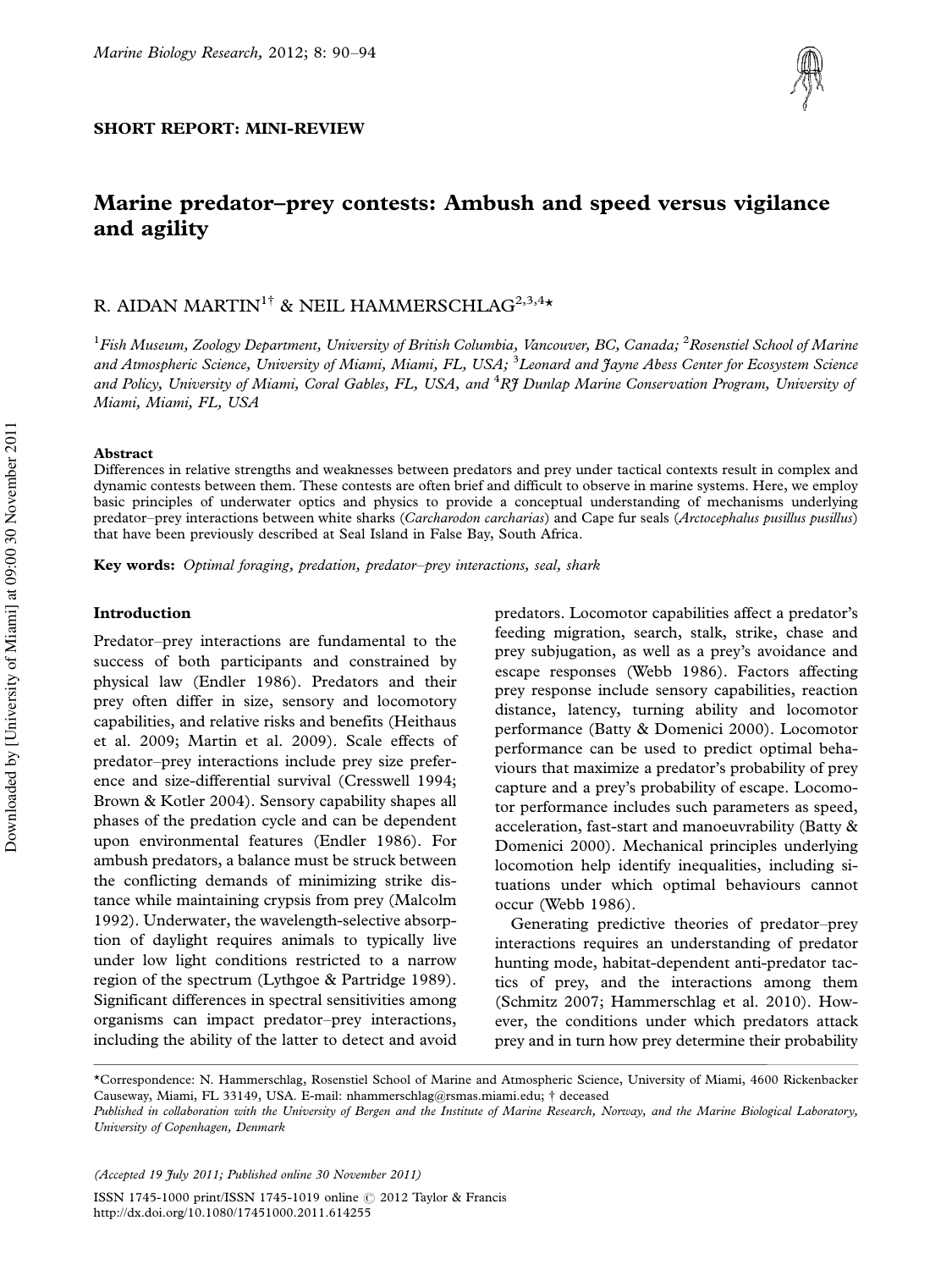Predator-prey interactions between white sharks, *Carcharodon carcharias* (Linnaeus, 1758) and Cape fur seals, *Arctocephalus pusillus pusillus* (Schreber, 1778) have been reported previously from Seal Island, in False Bay, South Africa (Martin et al. 2005, 2009; Hammerschag et al. 2006; Laroche et al. 2008; De Vos & O'Riain 2010; Fallows et al. in press). Briefly, white sharks aggregate seasonally to prey intensively on Cape fur seals at this site. Birth of seals occurs from November through December and pups are weaned in May and June. Predations by sharks on seals peak from May through August, averaging 6.7 per day  $(n=2546)$ . Seals feed offshore beyond the 25-km wide mouth of False Bay. To benefit from shared subsurface vigilance, seals depart from the island in groups of  $5-20$  from a small rocky outcrop, termed the Launch Pad (LP), at the southern terminus of the island. Seals spend an average of 2.3 days at sea, foraging separately and thereafter returning to the island solo or in smaller groups of  $2-3$ . The smaller groups likely reflect the difficulty of individual seals to gather in coordinated groups within the mouth of the Bay. The vast majority of predatory strikes occur against small groups of young-of-the-year seals, which are unable to take advantage of shared vigilance and are likely also tired and affected by postprandial torpor, which may further decrease vigilance and render them more vulnerable to attack. Predatory activity is most intense within two hours of sunrise, quickly declining as light penetration in the water column increases.

In the present article, we use basic principles of underwater optics and physics to provide a conceptual understanding of the mechanics underlying aspects of the predatory interactions that have been previously described between sharks and seals at Seal Island.

### Conceptual mechanisms underlying shark-seal interactions

White sharks' visual capabilities have not been measured directly, but histological examination of this species' retina has revealed a rod-to-cone ratio of 4 : 1 and retinal specializations consistent with acute scotopic vision (Gruber & Cohen 1985). Cape fur seals are otariids and, like other species in this family, probably have a peak spectral sensitivity at wavelengths of about 500 nm, shifted toward the green, which seems to be expected to be optimal for the shallow coastal waters it inhabits (Renouf 1991; Scholtyssek et al. 2008). Experiments on captive individuals revealed that Cape fur seals are able to

discriminate difference ratios as small as 1 : 1.19 and possess underwater visual acuity down to 6.6 minutes of arc (Bush & Dücker 1987). In comparison, humans with 20/20 vision possess visual acuity at 5 minutes of arc. When moving about Seal Island, seals porpoise at the waters' surface while scanning for hunting sharks below. Downward irradiance of light attenuates exponentially with depth according to the relation,  $I_d = I_s e^{-kd}$ , where  $I_d = \text{irradiance}$  at depth;  $I_s$  = irradiance at the surface; k = attenuation coefficient; and  $d =$  depth in m. For typical oceanic waters, k is  $\pm 0.033$  (Jerlov 1976). The minimum light level needed for a dark-adapted harp seal, *Phoca groenlandica* (Erxleben, 1777) to distinguish between light and dark is 1.35  $\times$   $10^{-9}$  W/m<sup>2</sup> at  $\lambda$  = 475 nm (Lavigne & Ronald 1972, 1975; Levenson & Shusterman 1999; Scholtyssek et al. 2008). With this being said, backscattered light is a function of depth and how reflective the objects are. A bright object will have much higher reflectance than a dark object and as such, direct scaling of what a seal can see from the surface is not meaningful without context to the reflectance of the dorsal surface of the shark relative to the general upwelling of backscattered light. Camouflage against downward-searching organisms, simply requires dark pigmentation along the dorsal surface (Lythgoe & Partridge 1989), which is the case for sharks, which have a dark grey dorsal surface, which is camouflaged from above against the dark reef substrate around the Island. However, conservatively, in general only about 0.01% as much light is backscattered upward as is transmitted downward from the surface. Thus, if the visual threshold of a Cape fur seal is similar to that of a harp seal, a Cape fur seal looking down from the surface could visually identify a shark at distances of about 4.8 m under sunlit conditions and 0.6 m under moonlit conditions; an intermediate predator-recognition distance of 2.6 m is reasonable under crepuscular conditions. Accordingly, a white shark stalking seals from  $+5$  m below the waters' surface will have a visual advantage over seals, as the latter is backlit and silhouetted against the surface in Snell's window defined by Snell's Law (Figure 1). Snell's Law restricts the horizontal range of vision (r) to roughly the depth at which a shark is swimming; more precisely,  $r = D$  tan48.5°  $(\sim 1.13D)$ , where D is the swimming depth of the shark (Figure 1). In contrast, down-welling light is dimmed and scattered, rendering the shark's dark back difficult to discriminate against the dark substrate. Indeed, frequency and success rate of white shark predations on Cape fur seals at Seals Island are highest during crepuscular periods. During these low-light conditions, white shark success rate of capture exceeds 55%, but drops below 40% during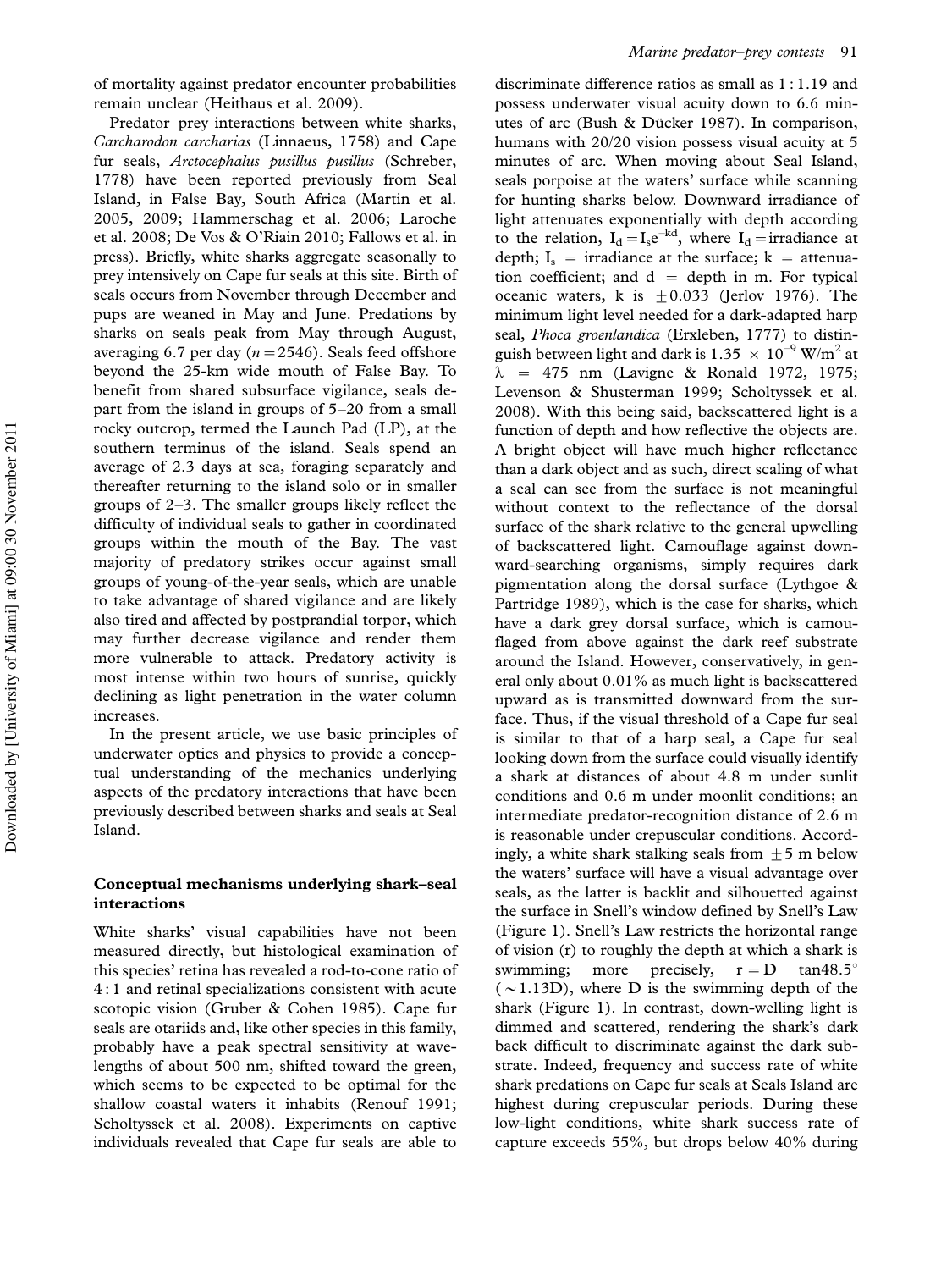

Figure 1. Summary of optical and topographic parameters in predator-prey contests between white sharks and Cape fur seals. Downwelling light is dimmed and scattered, rendering the shark's dark gray dorsal surface camouflaged against the dark reef substrate. In contrast, sharks stalking seals from below have a visual advantage over seals, as the latter is backlit and silhouetted against the surface in Snell's window, which restricts the horizontal range of vision (r) to the shark's swimming depth (D); whereby,  $r = D \tan 48.5^{\circ}$  ( $\sim 1.13D$ ). Most shark attacks on seals occur where bottom depths average  $26-30$  m such that the shark's horizontal range of surface vision is  $\sim 150-$ 170 m.

periods of high light conditions. These capture rates are comparable to those found for predatory mammals (see review by Vermeij 1982).

The maximum burst speed of white sharks at Seal Island is not known. From 1997 to 2010, we videorecorded white sharks in pursuit of seals from which shark speed during predation events could be estimated. We were able to repeatedly calculate inwater burst speeds around 11 m/s. For example, on 25 August 2000, a 3.4-m white shark swimming at 0.5 m/s fled a larger conspecific, moving across the length of our 8-m observation vessel in  $+0.8$  s. This corresponds to a burst speed of 11.9 m/s. This value is comparable with reported burst speeds of 6 m/s and 7 m/s for white sharks hunting pinnipeds at other sites (Johnson et al. 2009). During initial strike on a Cape fur seal, white sharks breach the waters' surface (Martin et al. 2005). The surface breaking velocity  $(V_0)$  of a breaching white shark can provide an estimate of this species' maximum swimming speed. To record physical attributes of white shark breaches (i.e. height, angle and trajectory), we experimentally elicited 121 strikes by sharks on towed seal-shaped decoys (Martin et al. 2005). For example, on 18 June 2002, broadside to our observation vessel, a 3.5-m white shark performed a breach with a height of  $\geq 2.4$  m, a water-escape trajectory of  $\pm 45^{\circ}$ , and duration of  $\pm 1.2$  s. Following Brunnschweiler (2005),  $V<sub>o</sub>$  was calculated as

follows,  $V_o = \sqrt{(2gh/1 - \cos^2\alpha)}$ , where g = acceleration due to gravity (9.81 m/s<sup>2</sup>); h = height of breach above surface (m);  $\alpha$  = angle between water escape vector and horizon. This produces a  $V_0$  estimate of 9.70 m/s, corresponding to a burst speed at the moment of reaching the surface of 35 km/h. This is 1.54 times faster than  $V<sub>o</sub>$  calculated for breaching blacktip sharks, *Carcharhinus limbatus* (Valenciennes, 1839) (Brunnschweiler 2005). Most shark attacks on seals at Seal Island took place where bottom depths were 26-30 m. If a shark undertook a vertical attack on a seal at the surface from a depth of 28 m, the shark would intercept the seal in 2.15 s. If a white shark undertook a 45-degree attack on a seal at the surface from the same depth, basic trigonometry indicates that the shark would traverse 39.6 m to intercept the seal in 2.57 s. If, as calculated above, a Cape fur seal's ability to identify a white shark approaching from below is limited to a radius of 2.6 m under crepuscular conditions as previously calculated, then the reaction time available to the seal is  $+0.1$  s for both a vertical and a 45degree attack. Using a classical equation for uniformly accelerated motion (Giancoli 1980),  $V^2 = V_0^2 + 2a \triangle x$ , the calculated minimum run distance a white shark needs to reach top speed, such as when launching an initial attack on prey, is 3.76 m. This figure plus the estimated recognition distance of Cape fur seals  $(3.76 \text{ m} + 2.6 \text{ m} = 6.36 \text{ m})$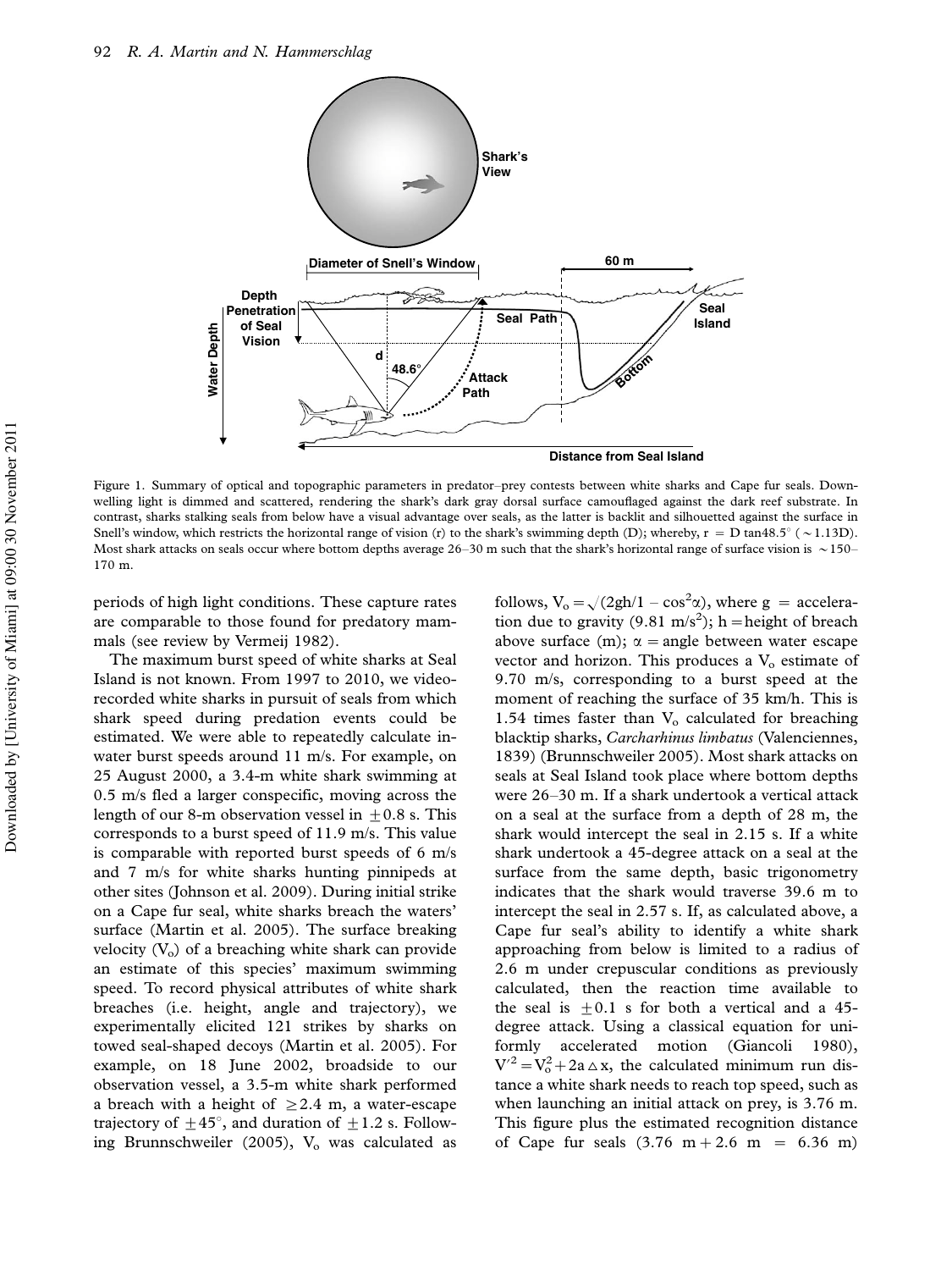

Figure 2. If a seal is not killed or disabled in the initial strike by an attacking shark, the seal has tactical advantages in terms of reduced turning radius. In both (A) and (B), a highly manoeuvrable seal evades an attacking shark during its secondary pursuit. Image Courtesy C. Fallows[/www.apexpredators.com](http://www.apexpredators.com)

predicts a white shark should launch an attack below a minimum depth of 7 m in order to remain undetected while stalking seals from below, with enough vertical distance to build up momentum required for launching a vertical strike at the surface. At Seal Island, sharks patrol the waters at average depths of  $12-14$  m; however, attacks occur over a depth range of  $\sim$  7–31 m, with significantly higher frequency of attacks occurring over depths of  $26 - 30$  m.

Data on turning radius and duration have not been published for either white sharks or Cape fur seals. White sharks are clearly capable of impressive burst speeds during vertical breaches; however, it is unknown how long they can sustain top swimming speed. White muscle comprises between 94 and 97% of a white shark's muscle mass (Bernal et al. 2001), which is capable of rapid contraction but has low stamina (Bone 1988). Allometric scaling analysis of white shark caudal fins suggests that this species may be better suited to slower swimming and turning manoeuvres (Sfakiotakis et al. 1999; Lingham-Soliar et al. 2005). Frame counts of laterally filmed 180 degree direction changes in a surface-charging white shark and porpoising Cape fur seals suggest that 1.1 m long Cape fur seals can reverse direction in about the same time interval as a 3.5-m long white shark but in only 10-35% the distance (unpublished data). Thus, during secondary pursuit of a Cape fur seal by a white shark, superior agility should favour the former (Figure 2). Based on 290 recorded predatory events, Martin et al. (2005) demonstrated that attacks by sharks on seals ranged in duration from  $\leq 1$  min to 27 min, although nearly two-thirds lasted  $\leq$  2 min. Furthermore, they found a strong inverse relationship between attack duration and success rate as well as between number of vertical

breaches and success rate. This is because after an initial non-fatal shark strike, seals employ evasive manoeuvres, often leaping toward the shark's back (away from its jaws) when the shark is at the surface (Figure 2).

Predation at Seal Island appears to be significantly affected by factors that influence a shark's ability to encounter, ambush and subjugate Cape fur seals and the seal's ability to detect, avoid, outmanoeuvre, and injure its predator. These results are consistent with recent work by Schmitz (2007, 2008) and Heithaus et al. (2009), suggesting that the ability to predict predator-prey interactions requires an understanding of predator hunting mode, anti-predator behaviour, habitat features, and interactions among these factors.

#### Acknowledgements

For their assistance in and out of the field, we thank C. Fallows, M. Fallows, and R. Lawrence. Special thanks also to A. E. Martin, who prepared the line figures. Thanks to D. Letson, D. Wartzok, A. Mass, C. M. Hammerschlag, T. Kellison, A. J. Gallagher, F. Uiblein and the anonymous reviewers whose constructive comments helped significantly improve our paper.

#### References

- Batty RS, Domenici P. 2000. Predator-Prey Relationships in Fish and Other Aquatic Vertebrates: Kinematics and Behaviour. Oxford: BIOS Scientific Publishers Ltd. 2000 pages.
- Bernal D, Dickson KA, Shadwick RE, Graham JB. 2001. Review: analysis of the evolutionary convergence for high performance swimming in lamnid sharks and tunas. Comparative Biochemistry and Physiology - Part A: Molecular & Integrative Physiology 129:695-726.